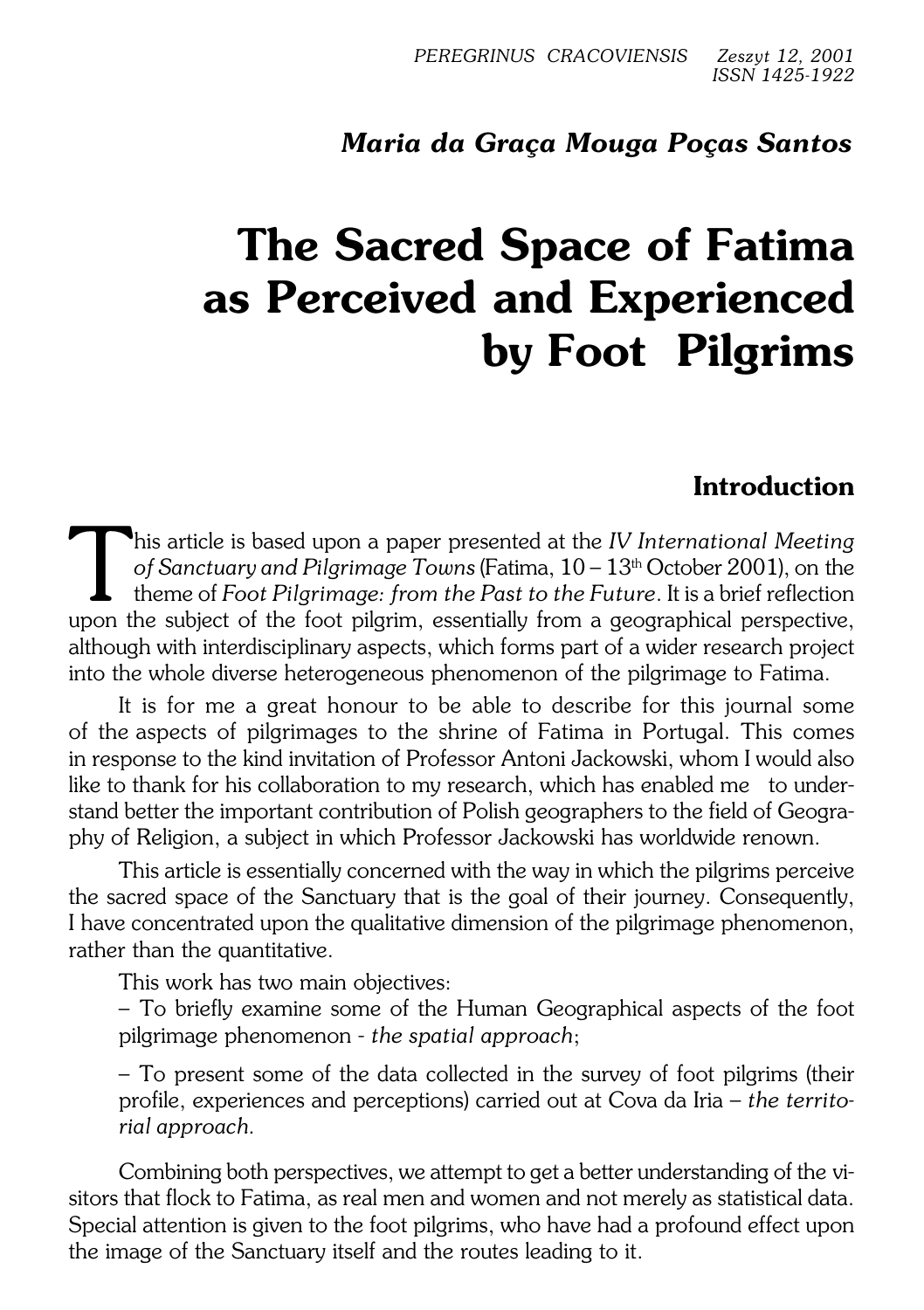### **1. Fatima as Sanctuary−City and Pilgrimage Centre**

For those who are unfamiliar with the story of Fatima, it is perhaps useful to begin with a brief recollection of the events that led to the establishment of the Sanctuary.

In 1917, between 13th May and 13th October, three shepherd children who were watching their small flock in a place called Cova da Iria, claimed to have witnes− sed six apparitions of Our Lady and to have heard her religious message. The children were the brother and sister, Francisco and Jacinta (aged 9 and 7 respectively), and their cousin Lucia (aged 10) who is still alive. Francisco and Jacinta were beati− fied by Pope John Paul II, who travelled to Fatima for the purpose on  $13<sup>th</sup>$  May 2000.

At the village of Aljustrel where the shepherd children lived, 2 km from Cova da Iria, we can see today three buildings that have been preserved, in an attempt to recreate the typical houses of this mountainous region at the time of the 1917 events. This is one of the few attempts to link culture and territory, indispensable for the reinforcement of memory, albeit symbolically, as it concerns the very residen− ce of the main characters behind the Fatima phenomenon.

It was the awareness of the need to maintain at least some reference points related to identity in a context of growing decharacterisation of the landscape that



Sanctuary of Fatima Sanktuarium w Fatimie − widok ogólny (fot. D. Ptaszycka−Jackowska)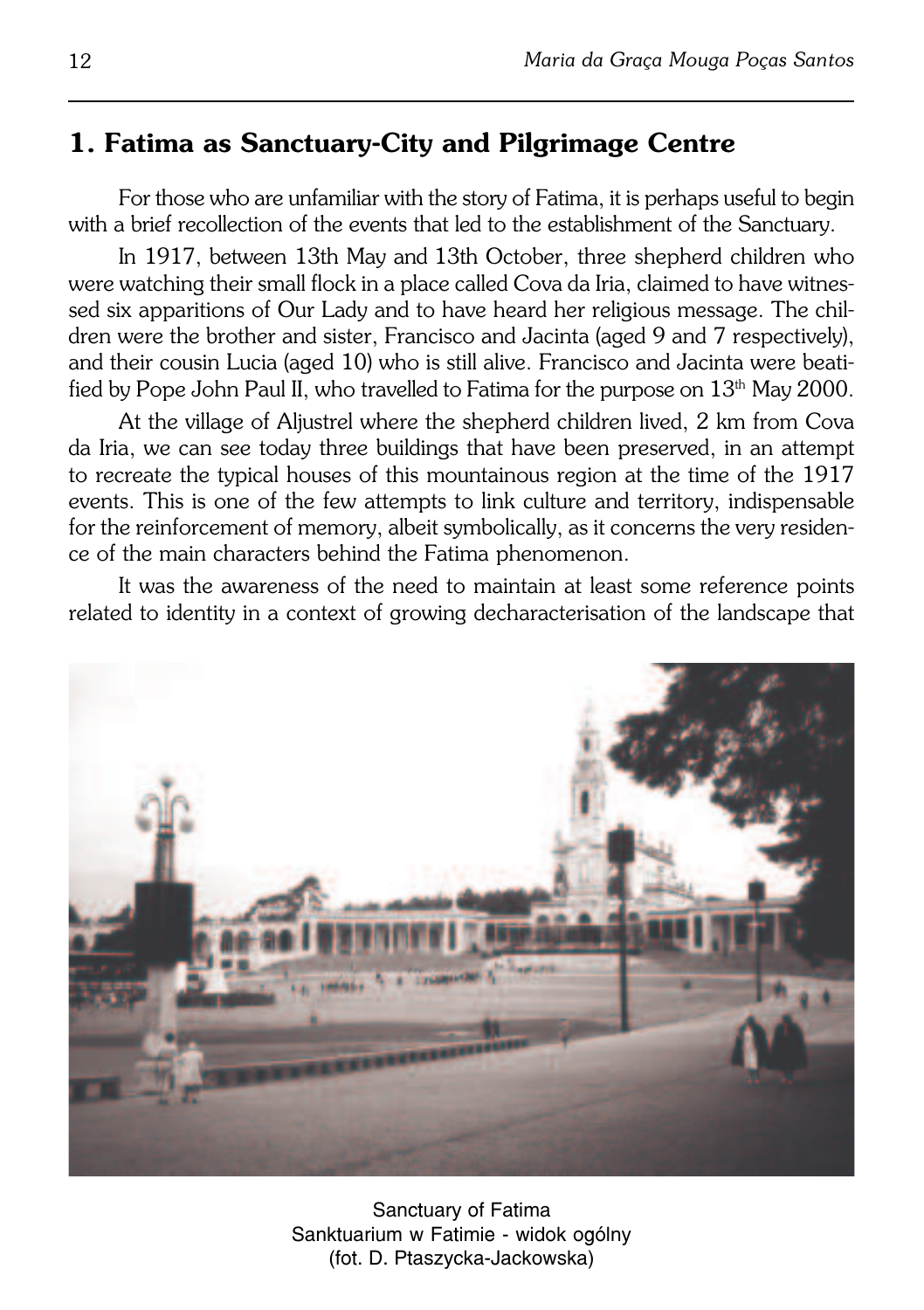led the Sanctuary administration to undertake the restoration and protection of part of the route between Aljustrel and Cova da Iria covered by the little shepherds, as far

as the so-called Hungarian Calvary<sup>1</sup> in Valinhos, keeping some of the local envi− ronmental features.

The importance and strength of re− ligious phenomena is well illustrated in the case of Fatima, which, in just over eight decades, has changed from a mountaino− us, largely uninhabited, pasturing land, into an urban centre, upon which 5 or 6 million people converge every year.

Figure 1 contains a map which con− textualises Fatima within the wider frame− work of the Portuguese territory, in natio− nal and ecclesiastical terms (dioceses).

The Sanctuary occupies a central po− sition within the urban area of the city of Fatima. As such, it constitutes a unique example in Portugal of a city that develo− ped out of a religious event. The religious function is so fundamental to the origins and subsequent development of Fatima that, having gained legal and administra− tive status in 1997, it has become a true Sanctuary city.

From whatever perspective one cho− oses to measure the importance of this Sanctuary, whether by size, breadth of catchment area or total number of visitors per year, its great religious signifi− cance, in national and international terms, is undeniable.

In fact, the Sanctuary was not merely the site upon which the urban area was constructed, it was the very reason for its existence, since the town is almost enti− rely oriented towards the pilgrims and tourists (religious houses, hotels, restaurants, shops, etc).

Although it began as a pilgrimage cen− tre, and continues to be one, Fatima has



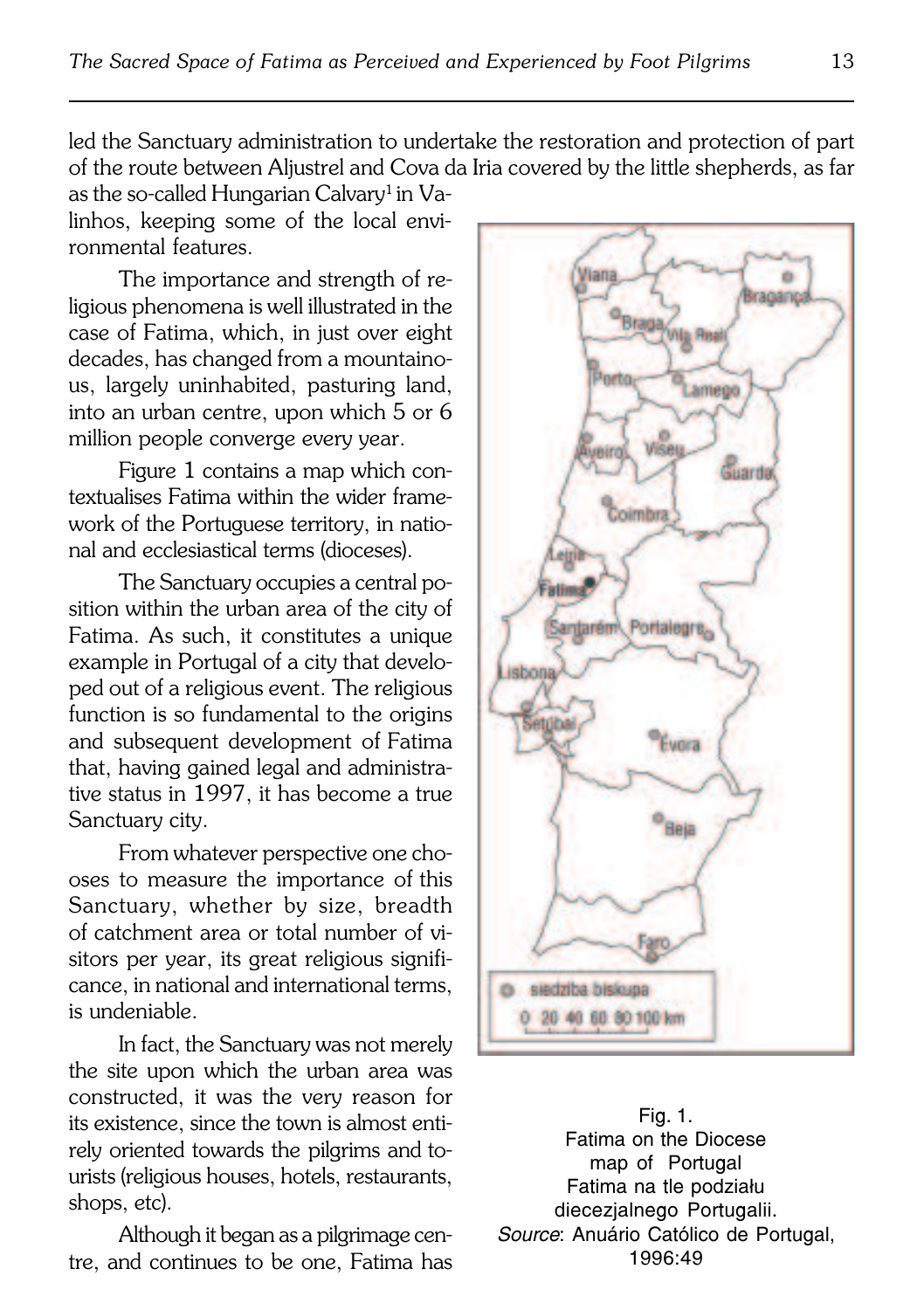also gradually become a focus of religious tourism; in addition to the numerous pilgrims, many religious tourist groups of different nationalities converge upon this site from all over the Catholic world.

# **2. Foot Pilgrimage as a Specific Form of Geographical Displacement**

Pilgrimage is a very specific form of temporary migration, given the challenge it offers to common presuppositions about human mobility. Under normal circum− stances, man prefers to make use of the fastest and most comfortable form of trans− port, and the best, most direct routes available in order to arrive at his destination.

When on a pilgrimage, however, particularly when on foot, hardship is actively sought and desired, since the goal to be attained is not only a determinate point onthe earth's surface, but also an objective of a spiritual nature, according to which the displacement may be seen as a means to perfection and asceticism. Thus, even the most tiring, slow and uncomfortable journey is liable to be experienced as spiri− tually gratifying, and offers an opportunity for the pilgrim to make contact with himself and with the transcendent.



The three little shepherd's: Jacinta, Francisco and Lúcia Pastuszkowie z Fatimy: Hiacynta, Franciszek i Łucja

Consequently, this kind of spatial di− splacement should not be seen in the same way as other journeys, such as to− urism or even pilgrimage by modern me− ans of transport. While those journeys are measured in kilometres or hours of travel, pilgrimages are calculated on the basis of the effort and commitment/sacrifice ne− eded, which is converted into a spiritual energy, hope factor, conversion, grace obtained or to be obtained, etc.

The current popularity of foot pil− grimages, particularly amongst the urban populations and younger age brackets considered remote from religious practi− ces, is certainly due to the radicalism that these entail, and to the desire for a gre− ater discipline and authenticity, often as− sociated with cultural and environmental interests. This is particularly evident in the increase in the use of the pilgrimage ro− utes to Santiago, recorded in recent years.

As regards Fatima, there has also been a similar trend, although without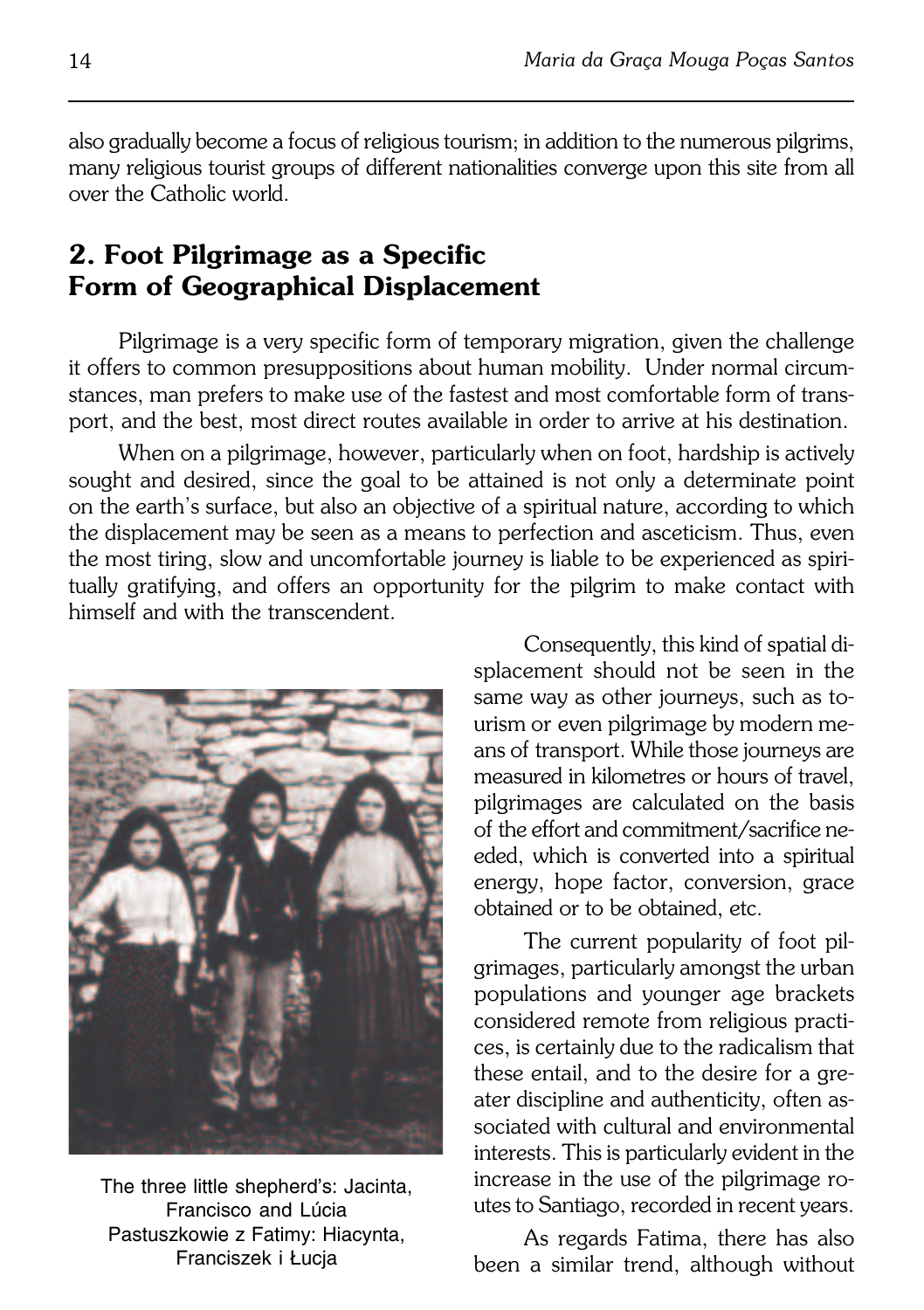

The Lucia's house in Aljustrel village Dom siostry Łucii w Aliustrel (fot. D. Ptaszycka−Jackowska)

the same historical weight. As Cristino observed (2001:195), "foot pilgrimage is a phenomenon that does not appear to be diminishing".

In the first of the *Rotas Marianas – Caminhos de Fátima (Marian Routes – Paths of Fatima),* which describes the journey between Lisbon and Cova da Iria (the so−called *River Tagus Route),* the initiative promoters write that it arises fromthe"ne− ed to provide foot pilgrims to Fatima with safe and pleasant routes, where cars are replaced by walkers and the industrial belts of the great urban centres give way to rural landscapes of great cultural value".

Thus, while pilgrimages today take on many different forms, often very diffe− rent from the tradition model<sup>2</sup>(some having features in common with tourism, namely as a kind of religious tourism), the foot pilgrimage stands out as a particularly significant means of motivated religious displacement.

The example of Fatima is, in this light, especially suggestive. As is pointed out below, foot pilgrims represent today a very modest sector of the crowds that flock to the site, although they occupy a significant place in the imaginative world of the Sanc− tuary, as demonstrated by the preferential attention accorded them in the media.

It would not be unreasonable to assert that foot pilgrimage has an important part to play in the construction of the *brand image* of the social phenomenon that Fa−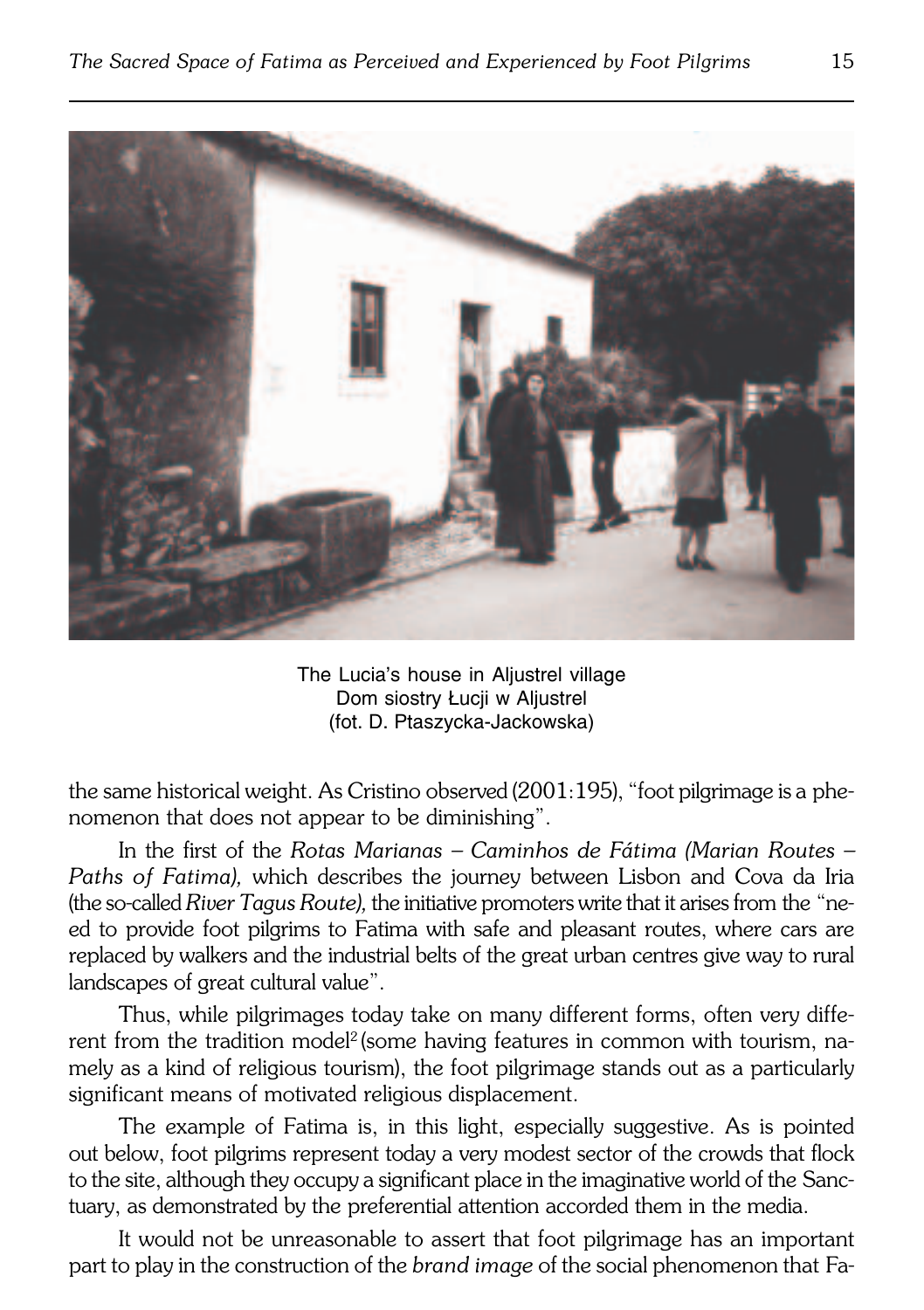tima has become; that is to say, it is one of the characteristics of its territorial identity. Indeed, one of the most well−known contemporary geographers of religion has said "what makes Fatima different from the majority of the major pilgrimage centres ofWe− stern Europe is the strong tradition of walking pilgrimages" (Jackowski, 1996: 174).

Certain types of sacred place probably nourish and are nourished by these fluxes that are associated with them: can anyone conceive of Santiago de Compo− stela without its *routes* and its typical pilgrims, or imagine the roads that lead to Fa− tima on the days before the 13th of May deserted of the files of travellers straggling along the sides of the road?

## **3. Fatima Foot Pilgrims: a Brief Description**

Even if it were not our main focus here, there is a clear need to determine the approximate number of foot-pilgrims and the respective relative weight of the total movement of people at Fatima.

### **3.1. Estimate of the number of foot pilgrims**



Statue of Our Lady of Fatima in Apparitions Chapel Figura Matki Bożej Fatimskiej w Kaplicy Objawień (fot. A. Koliba)

 This section is based upon informa− tion gathered from surveys carried out between November 2000 and October 2001 amongst visitors at Cova da Iria<sup>3</sup>, using asampling method that attempted to be statistically representative and scientifical− ly objective. It corresponds to those respon− dents who claimed to have made all or part of their journey to Fatima on foot.

We thus obtained a general idea about pilgrims throughout the period of a year, in an attempt to cover the ma− ximum number of situations, and not only the so−called 'high season' of Fatima (May to October)<sup>4</sup>, given that this seasonal ten− dency seems to be attenuated by a week− end flux throughout the year. Thus, the pro− portion of those that travelled on foot (3,3% of all surveyed) is not far from the percentage in real terms of this specific category of pilgrims of all annual visitors to Fatima.

In fact, an estimation based upon 1984 data gives a figure of between  $75,000$  and  $95,000$  foot pilgrims<sup>5</sup>, at a pe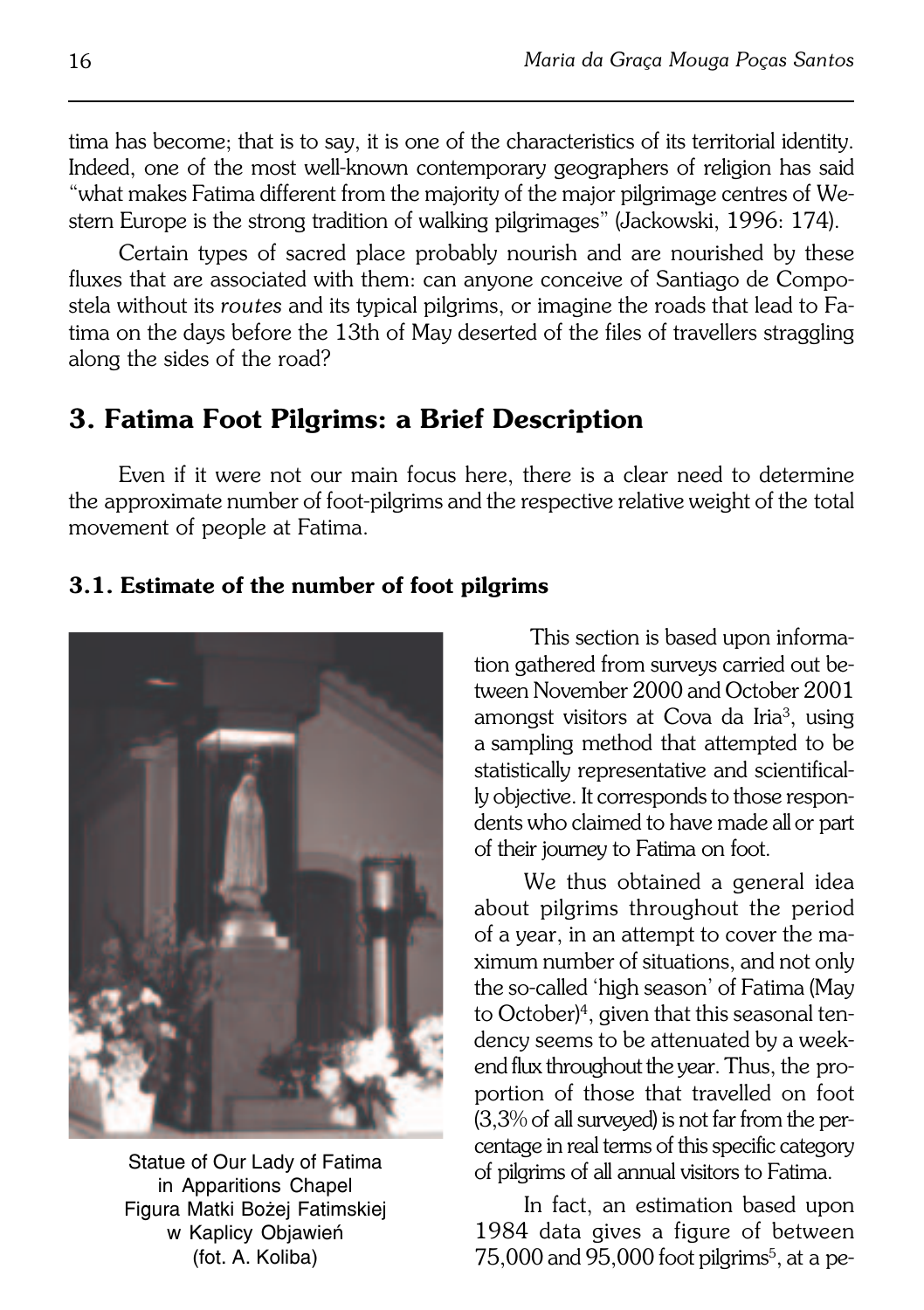riod when the total annual number of visitors would have been approximately 3 to 4million people, meaning that they represent a percentage of 2−3% per cent.

As data collected by the SEPE (Pilgrim Service) indicates that the figure today would be approximately 50% more (5 to 6 million), we can suggest two possible scena− rios. In the first, this proportion would not be substantially altered, meaning that the annual total of foot pilgrims would presently be between 100,000 and 180,000. In the second, based on the representativity of the random sample in our survey, there would be a certain increase in the relative weight of foot pilgrims over the last fifteen years, which means that, when we apply the percentage of 3,3% arrived at from the survey, we get an annual total of foot pilgrims in the order of 165,000 to 198,000.

#### **3.2. Profile of the foot pilgrim**

As regards the profile of foot pilgrims, they are of Portuguese nationality (100%), Catholic (of which 68% claim to be lay observant persons), mostly female (55%), and relatively young, between  $18$  and  $33$  (45%), although other age-groups are represented with 32% (34−49), 18% (50−

65) and 5% (over 65 years).

In terms of marital status, there is aclear balance of married (55%) and single people  $(41%)$ , with widowhood representing 5%. As for the popula− tion agglomerations from where they set out andwhere they reside, respondents co− uld be divided between urban (41%), sub− urban (14%) and rural populations (45%).

Most foot pilgrimages take place in May (27%) or in the summer months (46%, with the following distribution: June – 18%; July – 5%; August – 14%; Sep− tember– 9%) and also in October (18%). It should also be noted that, despite the fact that the months of the *low season* in Fati− ma (November to April) are naturally less suitable in terms of weather and less signi− ficant from the point of view of religious events, 10% of pilgrims still choose this period for their foot pilgrimages.

As regards academic qualifications, 55% of pilgrims have attended some of the phases of the nine years of com− pulsory education in Portugal (Primary



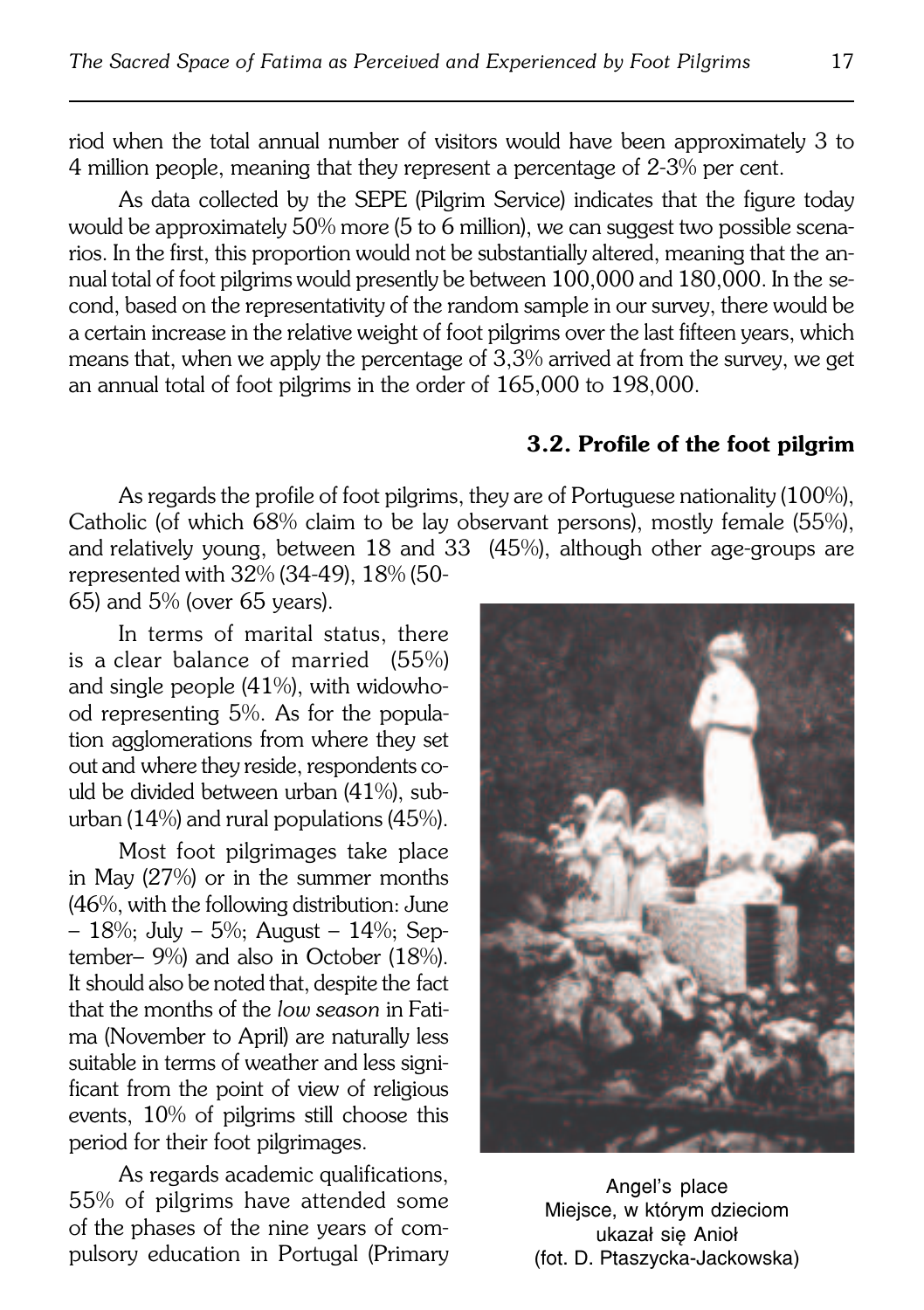

The path of penance Ścieżka pokuty (fot. D. Ptaszycka−Jackowska)

School − 23%; Upper Primary School − 32%), while 27% of those surveyed attended Secondary School and 14% higher education (undergraduate and graduate). Only 5% were illiterate.

In terms of profession, many respondents were in the tertiary sector (41%) ordid not work (27% − students; 14% − housewives); less people were employed in the primary and secondary sectors  $(5\%$  and  $14\%$  respectively).

As for place of origin, many of these pilgrims were from Lisbon diocese (23%), from the dioceses of Leiria−Fatima, Coimbra, Santarem and Aveiro (each one with 14%). This is easily understandable given the demographic importance of the former and proximity of the latter (see Fig. 1).

As regards the organisation of the journey, most people chose to do the pil− grimage in a group (64%), although these were almost always informal groups (86% of those), consisting of the respondent themselves, family members and/ or friends; the relative spontaneity of these initiatives seems to be underlined bythe fact that only 14% were organised by religious bodies (parishes, dioce− ses, movements etc.).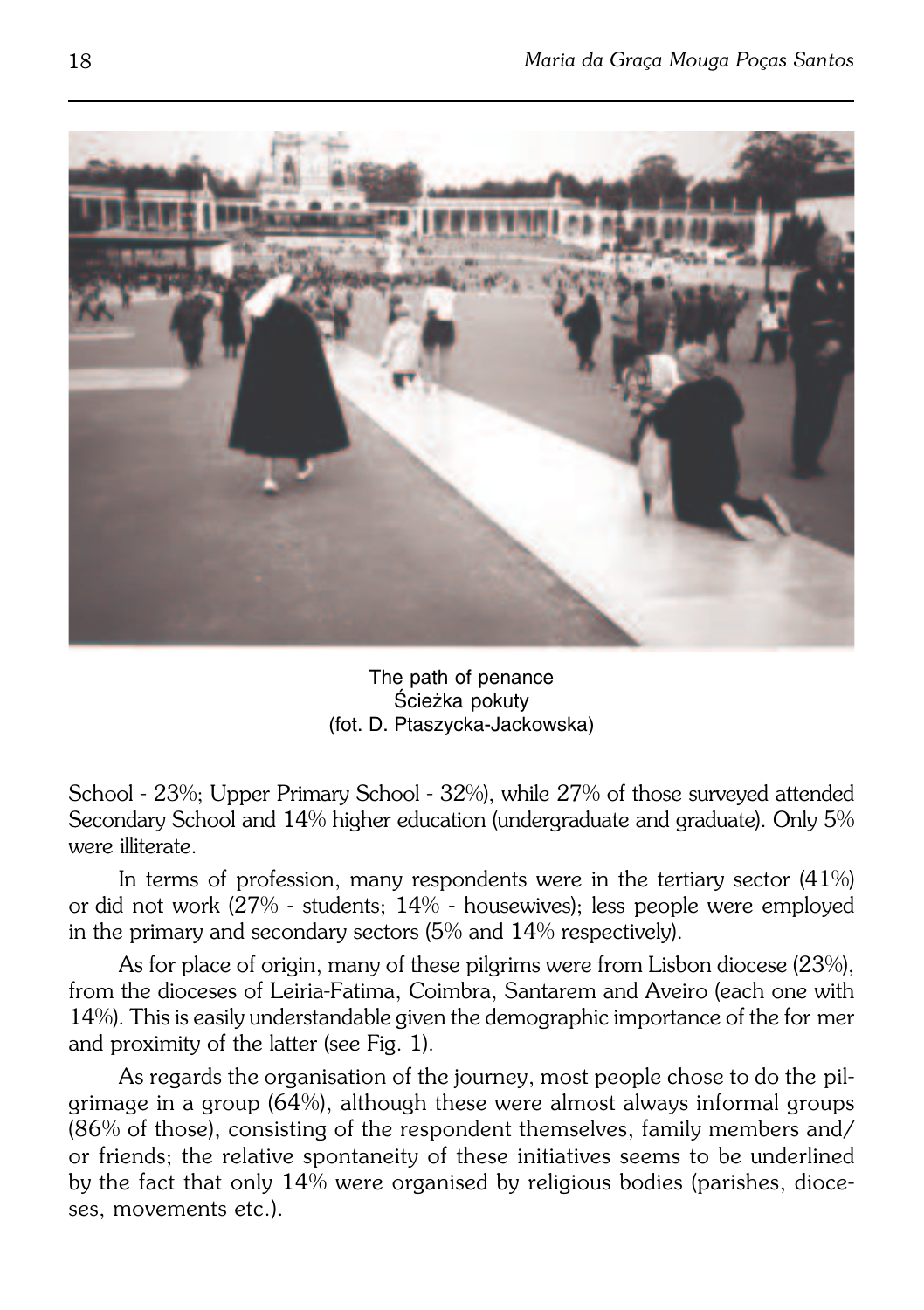# **4. Foot pilgrims to Fatima motivations, experiences and perceptions of the space**

One of the important aspects of the survey carried out at Cova da Iria concer− ned the way in which its visitors experienced and perceived the sacred space. Parti− cularly important were the territorial symbols that they selected, and the degree of sacredness that they attributed to different parts of the Sanctuary and to other



Fig. 2. Pilgrims assessment of the city of Fatima Sanktuarium i miasto Fatima w ocenie pielgrzymów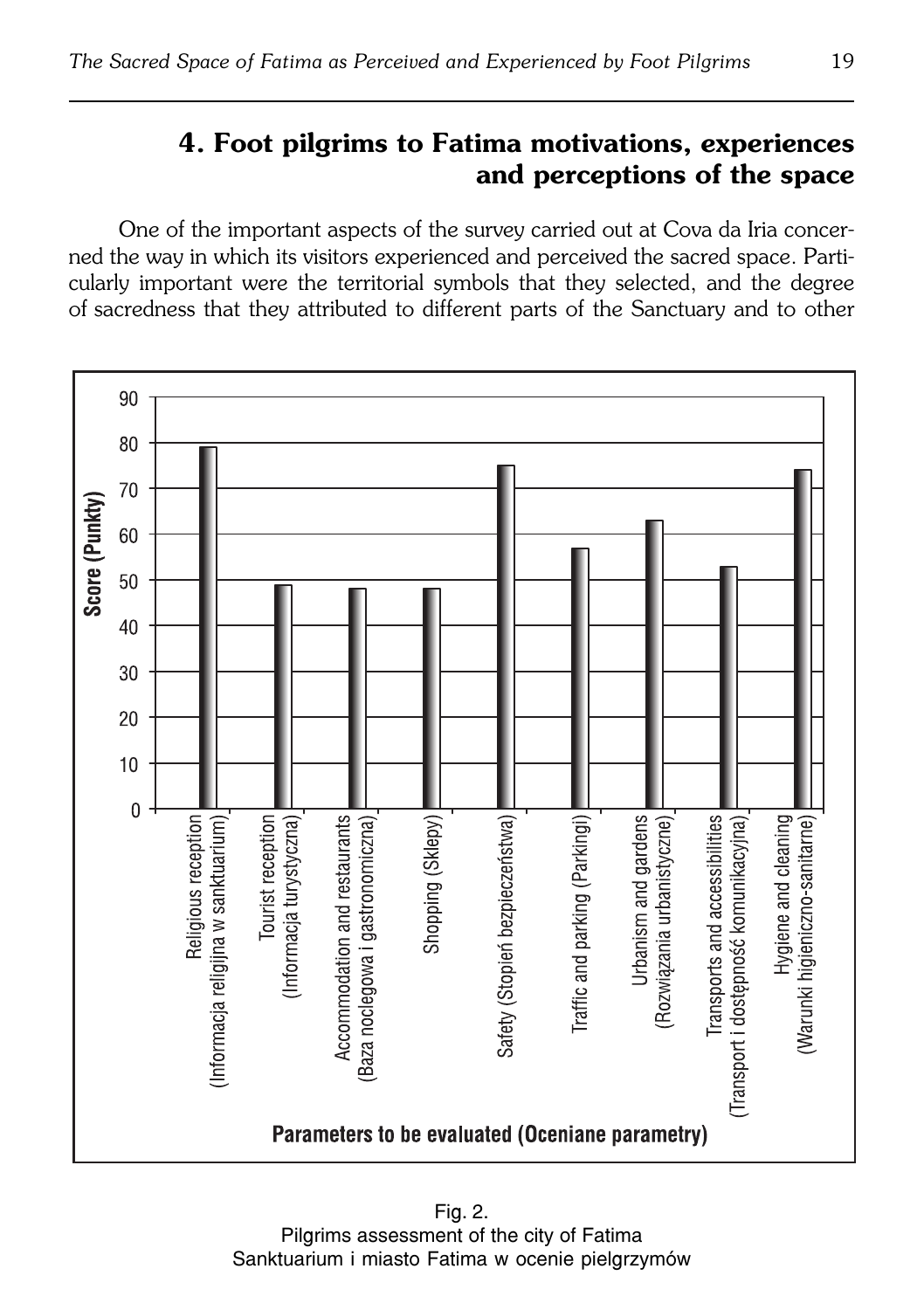places in the vicinity that, although not officially part of the compound, were part of the religious story of the Fatima phenomena.

In fact, pilgrimage is in some way "a parenthesis in the life of the believer: he removes himself for some time from his life space, from his territory" (Bertrand &Muller, 1999: 62) of everyday, temporarily replaced by a religious territoriality anchored in sacred space, which explains the behaviour and attitudes revealed here by pilgrims, in accordance with their values and beliefs.

As might be expected, since the foot pilgrim is still today the paradigm of the*pure* pilgrim, whose motivation is exclusively or mainly religious, 95% of respondents considered themselves as such, while 5% considered themselves to be simultaneously pilgrims and tourists. In this context, it is worthwhile noting the clear disagreement manifested by approximately two thirds of respondents at the suggestion that their trip to Fatima was a way of occupying free time.

The main reasons given by pilgrims for the decision to embark upon the jour− ney to Fatima were to do with the fulfilment of a vow<sup>6</sup> or with the need to give thanks for grace received. When the respondents were allowed a maximum of two justifica− tions for their pilgrimage, 64% claimed to be fulfilling vows, 59% as thanksgiving and 23% simply to pray.

Given this strong concern with vows, it may be possible to understand the pilgrimage primarily as the result of the fulfilment of a duty of a religious nature (around 73% of respondents fell into this category), despite the fact that pilgrimage cannot be considered by the Catholic as a binding religious obligation.

Probably because of this considerable religious motivation, all respondents cla− imed that the trip was really very gratifying and enriching from the spiritual point ofview. This is despite the fact that half the people interviewed considered that the physical effort expended in the trip was *hard and tiring (*41% classified it as *moderate and bearable* and 9% *easy and not tiring*). Clearly, then, the journey was being valued in itself.

The same conclusion can also be drawn from the fact that, in many cases, pilgrims stayed a very short time at their destination: 77% of foot pilgrims returned home on the same day of arrival and only 23% stayed one to three days in Fatima.

Despite the short length of their stay, the foot pilgrims that we interviewed, many of whom use to visit Fatima with some frequency, still had opinions about the different aspects of the services available to them and about the city itself, assessing it through aclassification system ranging from 1 (*completely unsatisfactory*) to 5 (*very satisfac− tory*). The responses were then summed to obtain a global score (see Fig. 2).

Both the *religious reception* extended to the pilgrims and the sense of *safety* experienced in the town were the parameters that were valued most highly, closely followed by *hygiene and cleaning* of public spaces. At an intermediate level, were*urba− nism and gardens* and *traffic and parking*. Items such as *transports and accessibili− ties*, *tourist reception, shopping* and *accommodation and restaurants* scored lower.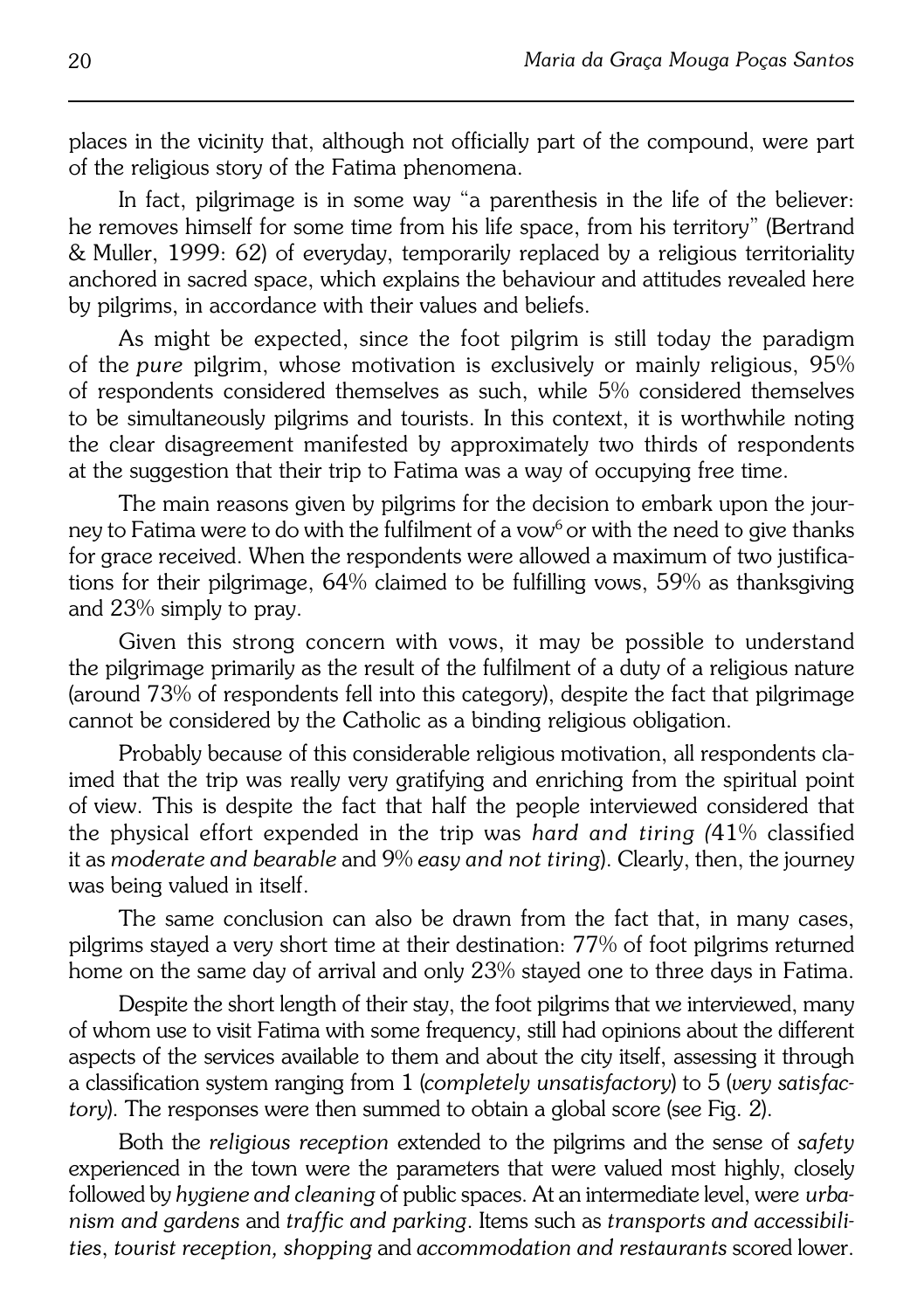We believe that this evaluation could be useful in order to make the relevant authorities aware of pilgrims' expectations, reasons for satisfaction and also disap− pointments experienced in Fatima.

We also sought to assess the main symbolic element that pilgrims associated with Fatima. In an inquiry carried out to this effect, they were asked to decide which of the various symbols present at the Sanctuary they considered the most emblema− tic, permitting immediate identification as the sacred place in reference. In the case of the foot pilgrims, the majority (86%) chose the image of Our Lady worshiped atCova da Iria as being the one that best symbolises Fatima, while a mere 9% preferred the Chapel of the Apparitions itself, where the statue is commonly display− ed, or choose the holm−oak tree (5%).



Fig. 3. Places within and outside the compound Sakralność wybranych miejsc w Fatimie w ocenie pielgrzymów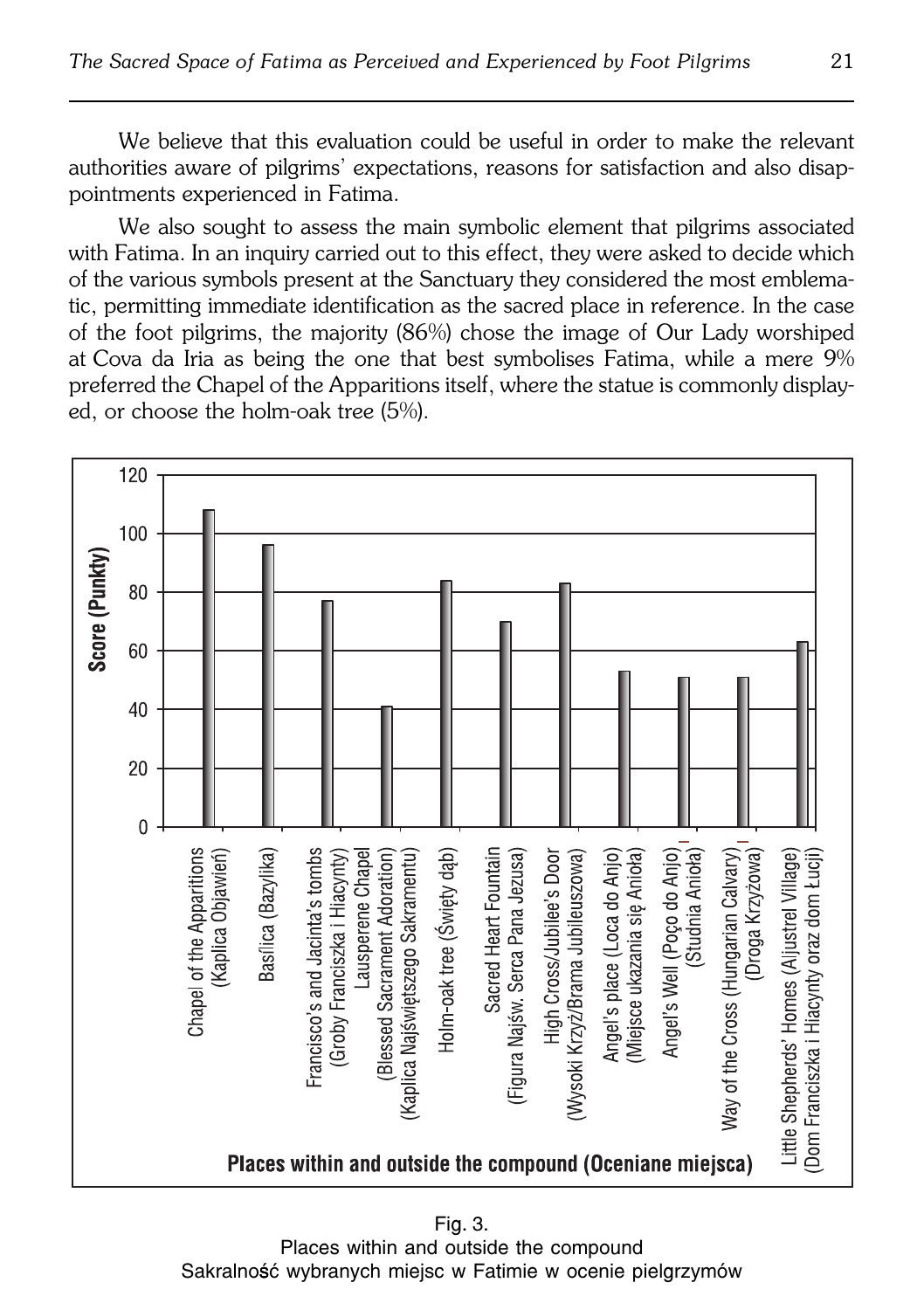

Procession with the statue of Our Lady of Fatima Procesja z figurą Matki Bożej Fatimskiej (fot. D. Ptaszycka−Jackowska)

Indeed, the cult of Mary, intrinsic to the Sanctuary of Fatima, is also evident in responses to the question about the recipient of their prayers and devotions when they are here: approximately 64% of foot pilgrims stated that they directed their prayers preferentially to Our Lady, with the rest praying directly to God.

Another aspect of the inquiry was related to the degree of sacredness attributed to different sites of religious interest at Fatima, thus permitting a differentiation of the space according to the perceptions felt and expressed by the pilgrims.

While interpretations of space always contain an affective and emotional com− ponent and can never be considered as exclusively rational and quantitative, this is particularly true as regards the eminently subjective determination of the degree of sacredness of different places. The distinction is not made on the basis of the effective importance of the place in theological or ecclesiastical terms, assessed objec− tively, but through the feeling that each person reveals. In this case, respondents were asked to evaluate a cluster of sacred spots, attributing points to them on a scale of 1 (*not at all sacred*) to 5 (*very sacred*).

We are aware that the perception of the sacred is not easily translated into numerical terms. Nevertheless, from the responses obtained, it was possible to visu− alise the relationship between man and the geographical space, touched, as Fatima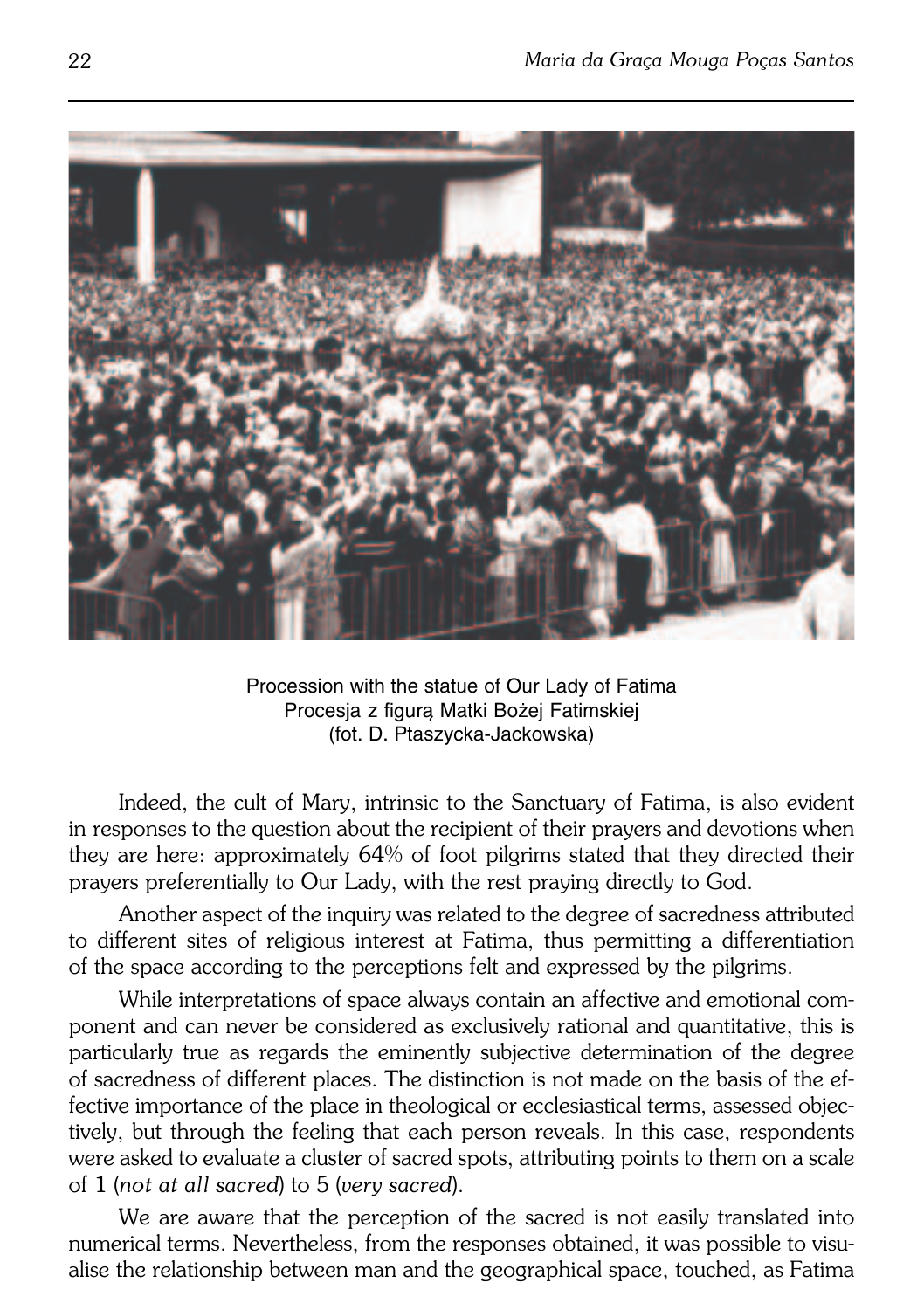was, by phenomena of the *explosion of the supernatural* that confer upon it thecha− racter of a sacred space. This will subsequently be interpreted by individuals, in the light of their particular faith, and their knowledge of the events behind this religious cen− tre or the use to which it is put in terms of rituals and other practices.

Figure 3 shows the total number of points, which, on a scale of 1 to 5, were attributed to the different places according to their perceived degree of sacredness. As can be seen in the graph, the *Chapel of the Apparitions* is considered the most sacred place in the compound, which is not surprising as it is the initial *site* where the events of 1917 took place, being thus the religious epicentre of the precinct.

The *Basilica* is also highly rated, being a great temple and, in a sense, the focal point of the whole architectural structure of the Sanctuary. The *tombs of the Beati− fied Francisco and Jacinta*, although situated inside the Basilica but considered separately for this purpose, are seen as less sacred, indeed on almost the same level as the *High Cross/Jubilee Door*, which marks the entrance into the religious com− pound, thus clearly defining the boundary between sacred and profane space.

Particularly interesting is the high degree of sacredness conferred upon the *holm−oak* (*quercus rotundifolia*), situated next to the little Chapel, and which many believe to be the original tree, above which the apparitions took place, but that no more exists. Manifestations of the supernatural are often associated with certain elements of nature, which are themselves seen to be sacred, or, as happens here, are endowed with a sacred character through their association to religious occurrences.

A similar observation may be made concerning the classification of the *Sacred Heart Fountain*, where many pilgrims collect water to take home with them, in anat− tempt to prolong the effects of the pilgrimage.

In contrast to these, little sacredness was associated with the *Lausperene Cha− pel (Blessed Sacrament Adoration)*, resulting from a general lack of knowledge about its existence as a place of personal and not crowd worship (55% of respon− dents claimed that they had had no information about it).

Outside the compound, other reference points associated with the Apparitions (*Angel's place* − *Loca do Anjo*, *Angel's Well* − *Poço do Anjo*, *Way of the Cross/ Hungarian Calvary* and *little Shepherds' Homes*) were given by the pilgrims almost equal status as regards degree of sacredness, which is understandable given their less well-known role and greater distance from the centre of religious activities (Cova da Iria).

In general terms, almost everyone (95% of people interviewed) agreed comple− tely that Fatima should be determined a sacred place. For 73% of those, the Sanctu− ary is a *unique and irreplaceable* place or at least an *important place* (23%); only 4% considered that there are various sites that compared to it.

Therefore, it is not surprising that around two thirds of respondents consider that the title of *Altar of the World (Altar do Mundo)* to be an appropriate epithet for Fatima. For the rest, the most appropriate would be the *Sanctuary of Portugal* (23%) or the *Sanctuary of the Diocese of Leiria−Fatima* (14%).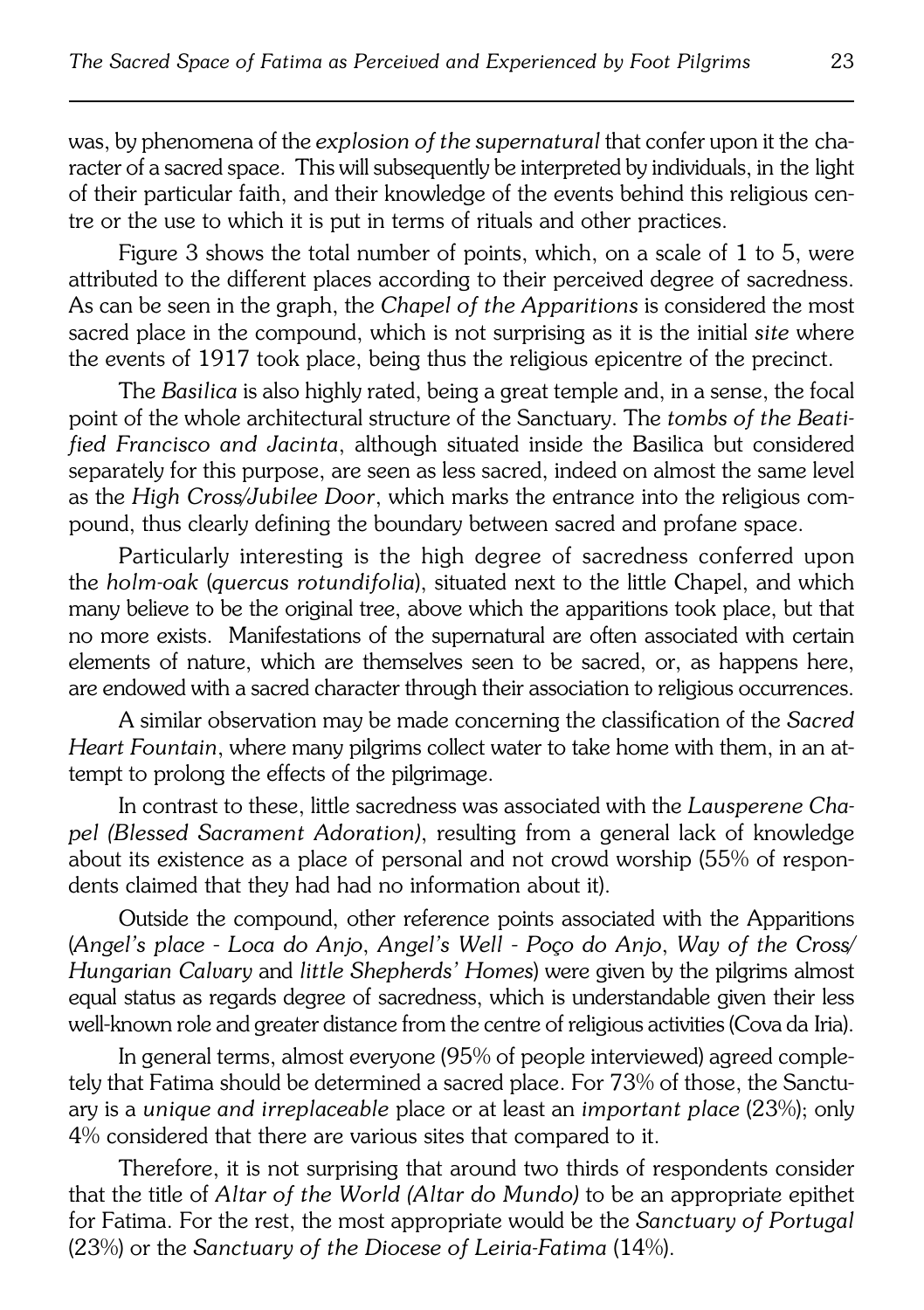

Pilgrims light special candles behind the Chapel of the Apparitions Za Kaplicą Objawień pielgrzymi zapalają świece (fot. D. Ptaszycka−Jackowska)

In any case, it is the *Message* that was revealed here in 1917 that most distingu− ishes Fatima from other religious sites, in the opinion of almost all respondents (95%).

### **Final note**

If, from the religious point of view, the *foot pilgrimage* is a traditional form ofspirituality to be rediscovered (it has been said that, in this way, *one prays withone's feet*), it may also be seen as the affirmation of a certain territorial identity and, the– refore, the importance of foot pilgrims exceeds its mere quantitative expression.

For this reason, pilgrims ought to be supported in their journeys of faith andac− corded a suitable reception at their arrival, both by church bodies and by public and civic organisations. They demonstrate a certain authenticity that gives force/power to animage of a religious spirit that refuses to be trivialised by mass forms of travel. As such, it contributes to the vitality of the Sanctuary itself, reinforcing its specific nature.

In the face of growing globalisation, in which everything, everywhere, is being equalised, the foot pilgrims may also play a part in accentuating the difference.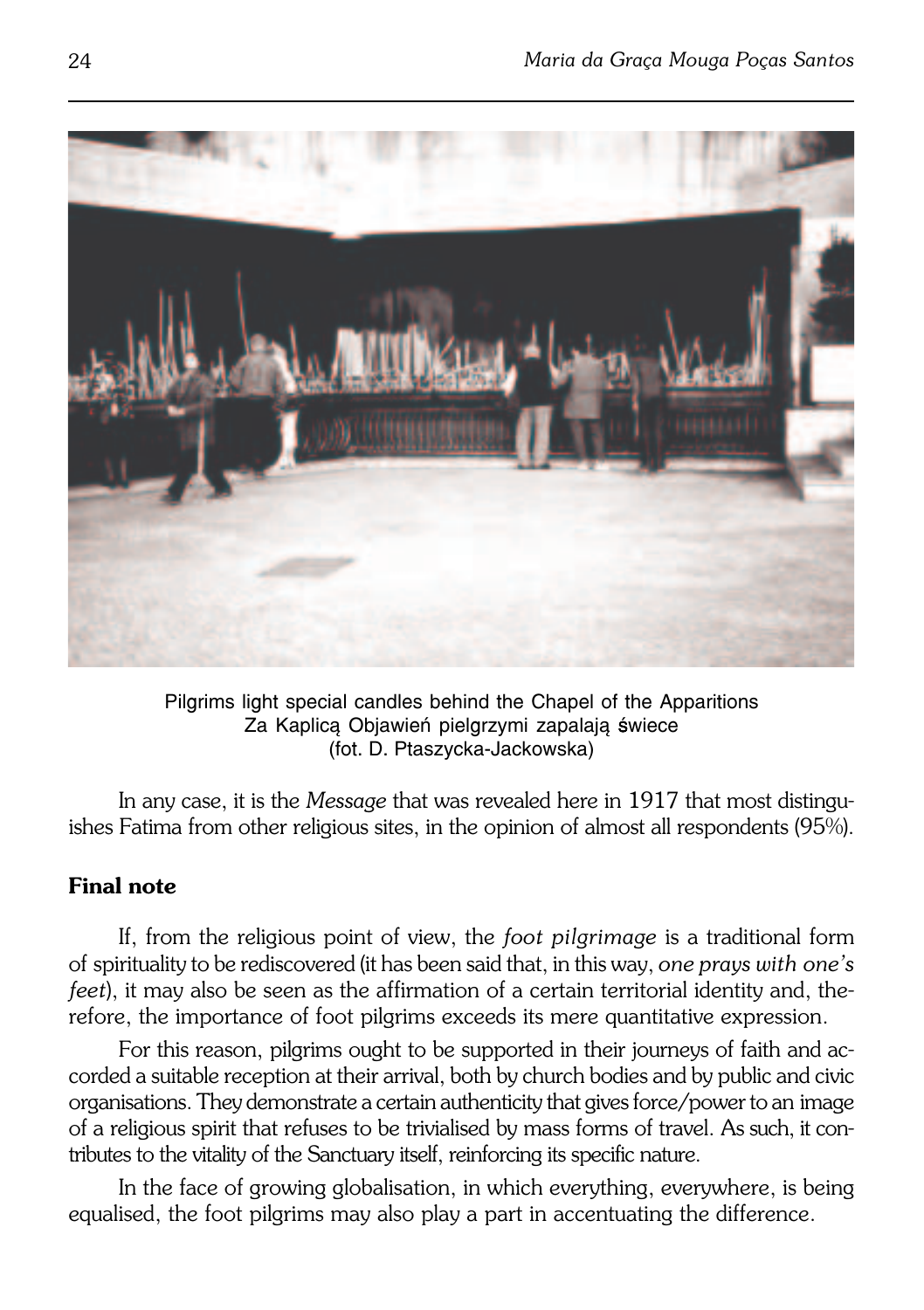### **References:**

<sup>1</sup> Named after the Hungarian Catholics who offered it, having been in exile in Western World (inaugurated 12th May 1964). Here we can see the stone walls (made of local mate− rials) and the vegetation characteristic of this mountainous terrain. This place is perhaps one of the few tranquil spots in the area, an example of a felicitous linking of a religious route (Way of the Cross) with a natural track.

<sup>2</sup> This model originated in the Middle Ages, as the pioneers in the geographical study ofreligious facts point out; "the Catholic pilgrims of medieval Europe were essentially foot pilgrims; the pilgrims' staff became legendary, as the religious routes were basically pede− strian, sometimes no more than simple footpaths" (Deffontaines, 1948: 312).

<sup>3</sup> From data supplied by the Leiria/Fatima Tourist Board and the Pilgrim Service (SEPE), it has been possible to calculate the number of foreigners (20%) and Portuguese (80%), out of a total of 668 surveys undertaken at random times and days throughout the period of fieldwork, within the Sanctuary precinct.

<sup>4</sup> Strictly speaking, "Fatima begins its main pilgrim season at Easter, even before the month of May" (Guerra, 1992a: 26).

<sup>5</sup> According to the Sanctuary administration, "on the basis of counts made at Pombal, town where pilgrims converge from the North, North−East and East Central region, we can presume that the number of foot pilgrims ranges between 3000 and 30,000. The upper figure will be noted in May, while in August, there may be 15,000 and, in the other months, from 5000 to 3000" (Guerra, 1992b:51).

This appears to be common to other kinds of pilgrimage. In general, "the main motivations for the pilgrim appear to be devotion, fulfilment of a vow, and the quest for a calm spiritual atmosphere. There are many pilgrims who have made vows" (Cristino, *op. cit.*, p. 197).

### **Literature:**

Bertrand, Muller, 1999,

*Géographie des pčlerinages*, in: *Religions et Territoires*. Paris: L'Harmattan, pp. 39−63.

Centro Nacional de Cultura; Regiăo de Turismo Leiria – Fátima (s/d) *Caminho do Tejo* – Rotas Marianas/Caminhos de Fátima, RTLF (folheto), Leiri.

Cristino L., 2001,

*L'accoglienza dei pellegrini nel Santuário di Fátima*, in: *Comunicazione e Luoghi della Fede*, Libreria Ed. Vaticana, Vatican City, pp. 194−208.

Deffontaines P., 1948,

*Géographie et Religions*, Gallimard, Paris.

Fortuna C., Ferreira C., 1996,

*Estradas e Santuários: percurso sócio−religioso e motivaçőes dos peregrinos−camin− hantes a Fátima*. "Revista Crítica de Cięncias Sociais", Lisboa, n.ş 36, pp. 55−79.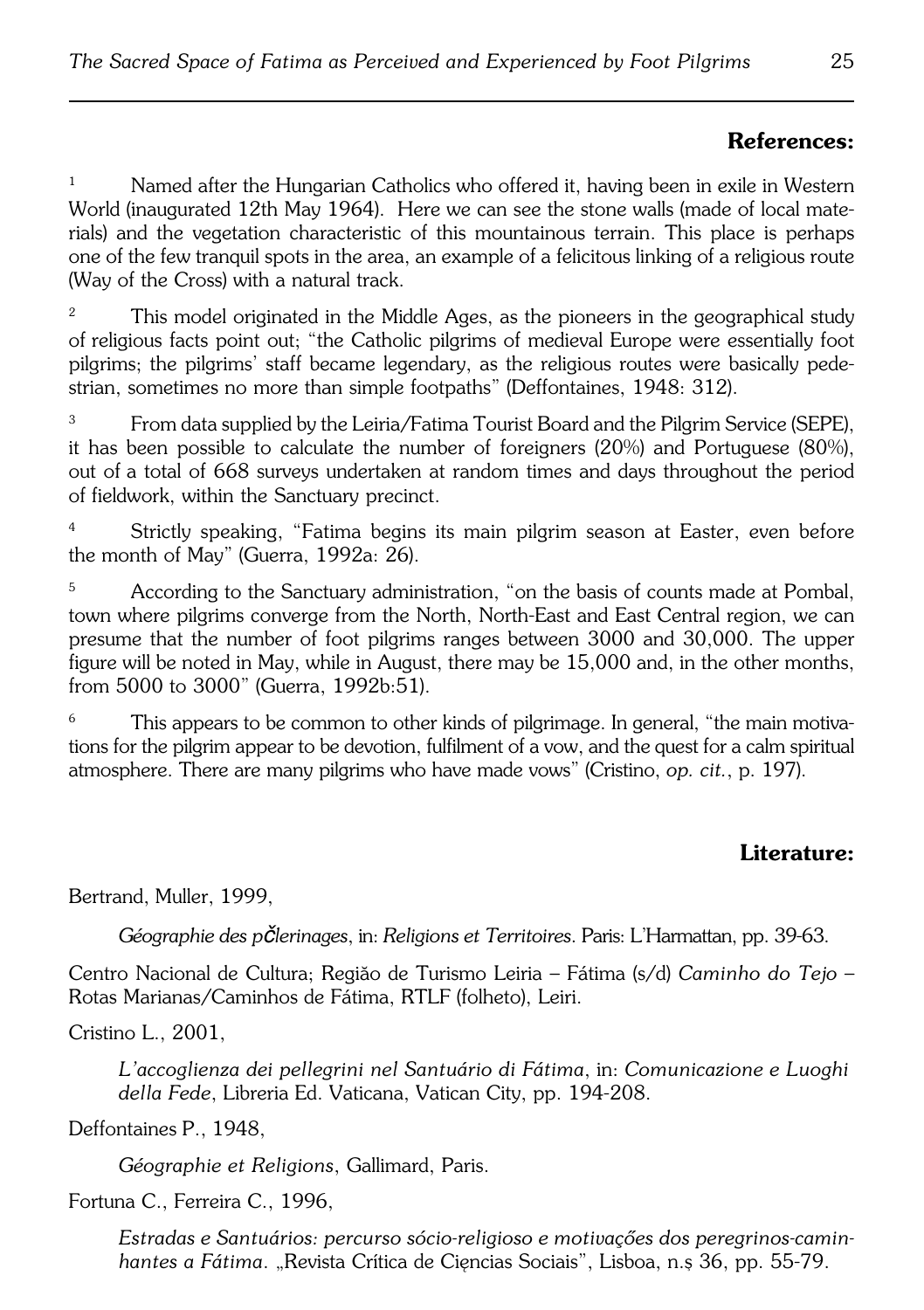Giráo, Amorim A., 1958,

*Fátima, Terra de Milagre,* "Sep. do Boletim do Centro de Estudos Geográficos", Coimbra: Coimbra Editora, p. 75.

Guerra L., 1992,

*As multidőes de Fátima*, "Família Cristă", n.ş 6 (Junho), pp. 26−27.

Jackowski A., Kaszowski L., 1996,

Jasna Góra in the system of world pilgrimage centres, "Peregrinus Cracoviensis", Cracow: Institute of Geography, Jagiellonian University, nr 3, pp. 171−190.

Rinschede G., 1988,

*The Pilgrimage Center of Fátima/Portugal*, "Geographia Religionum", Berlin, Band 4, pp. 65−98.

Rodrigues Mª de Fátima Serafim, 1974,

*Fátima − problemas geográficos de um centro de peregrinaçăo*. Lisboa: Centro deEs− tudos Geográficos, p. 254.

# **Percepcja przestrzeni sakralnej Fatimy przez pieszych pielgrzymów**

(STRESZCZENIE)

Celem artykułu jest przedstawienie fenomenu pielgrzymowania pieszego do sank− tuarium w Fatimie w czasach współczesnych, zwłaszcza w kontekście osobistych do− świadczeń i przeżyć pielgrzymów. Głównym przedmiotem rozważań autorka uczyniła:

— zjawisko pielgrzymowania pieszego w ujęciu geografii humanistycznej

— prezentację pieszych pielgrzymek do Fatimy (struktura ruchu pielgrzymkowego, percepcja przestrzeni sakralnej).

Artykuł oparty jest na materiale przedstawionym przez autorkę podczas IV Między− narodowego Kongresu Sanktuariów i Miast Pielgrzymkowych, który miał miejsce w Fati− mie, od 10 do 13 października 2001 r. Podjęta tematyka rozpatrywana jest zasadniczo z perspektywy geograficznej, z uwzględnieniem jednak jej interdyscyplinarnego charakte− ru. Ponieważ podstawowym pytaniem, na które autorka poszukuje odpowiedzi jest spo− sób postrzegania przez pielgrzymów przestrzeni sakralnej sanktuarium i miasta, dlatego prowadzone badania i analizy miały bardziej wymiar jakościowy aniżeli ilościowy.

W początkowej części artykułu została krótko przedstawiona geneza ośrodka, zwią− zana z objawieniami Matki Bożej. O powstaniu i rozwoju Fatimy jako centrum pielgrzym− kowego z pewnością zadecydowała i nadal decyduje funkcja religijna. To dzięki niej można mówić o fenomenie Fatimy, która z małej pasterskiej osady stała się wysokozurba− nizowanym ośrodkiem o znaczeniu międzynarodowym, przyjmującym rocznie 5−6 mln pielgrzymów i turystów. Miasto jest prawie całkowicie nastawione na obsługę pielgrzy− mów. W celu związania historycznych miejsc z dzisiejszym obrazem sanktuarium i miasta specjalną ochroną objęto obszar między Cova de Iria (miejsce objawień, dzisiejsze sank−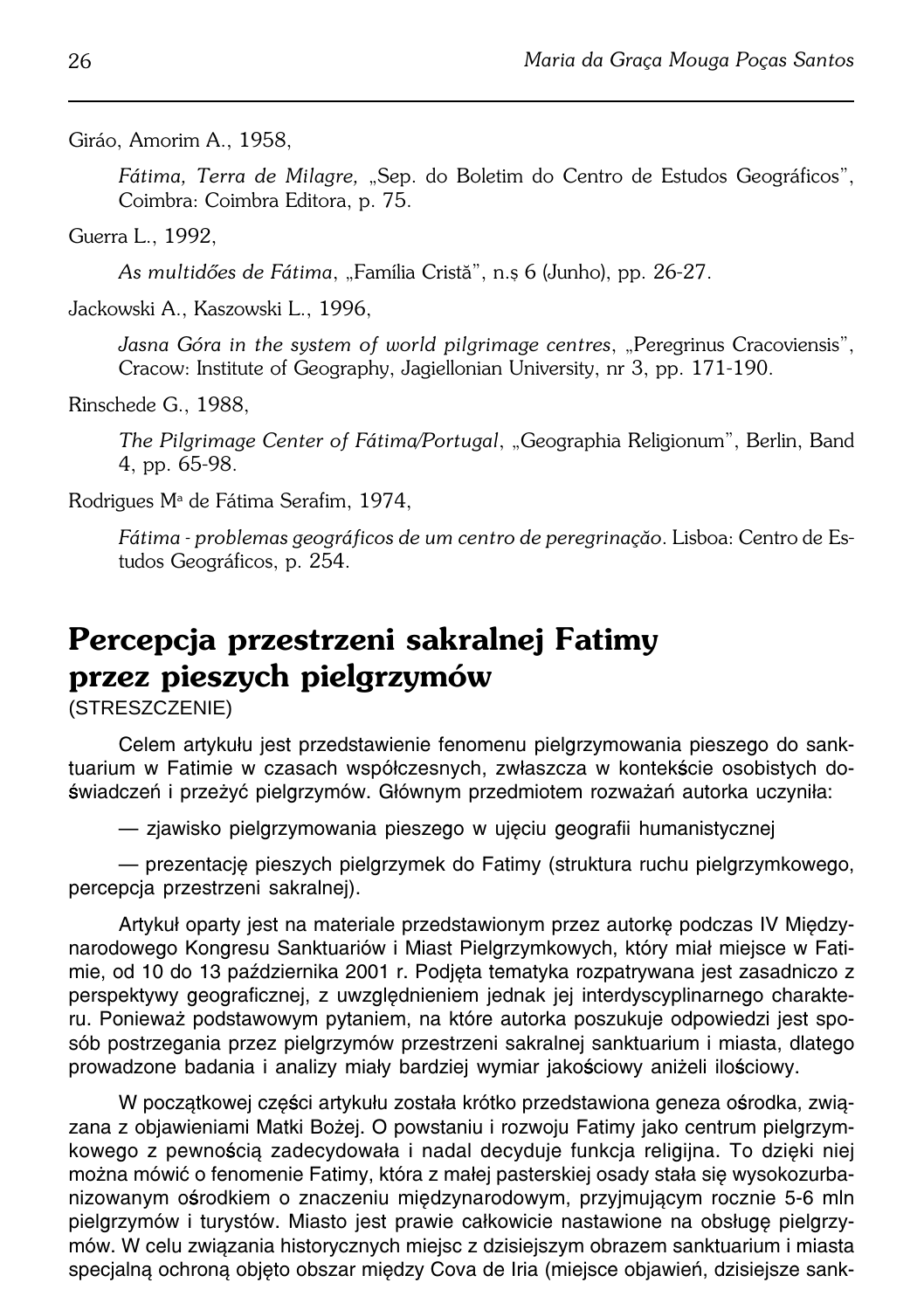tuarium) a Aljustrel (wioska, w której mieszkali wizjonerzy, obecnie w granicach Fatimy). Powstały tam stacje Drogi Krzyżowej, a w samym Aljustrel zachowano oryginalne domy Łucji oraz Hiacynty i Franciszka. Stanowią one przykład typowego dawnego budownictwa górskiego wtym regionie Portugalii i niewątpliwie wzbogacają walory kulturowe miasta. Jest to ważne również z tego względu, iż w ostatnich latach Fatima staje się znaczącym centrum szeroko pojętej turystyki religijnej.

Wśród pielgrzymujących do sanktuarium w Fatimie, piesi pielgrzymi stanowią ok. 3%.

W ujęciu liczbowym (w zależności od przyjętego źródła danych i metody obliczeń) wielkości te przedstawiają się następująco:

a) 100 000−180 000 rocznie (na podstawie danych porównawczych z 1984 r., przy założeniu, że piesi pielgrzymi stanowią 2−3 % ogółu pątników)

b) 165 000 – 185 000 rocznie (na podstawie badań prowadzonych od listopada 2000 r. do października 2001 r. przez Fatima Tourist Board and the Pilgrim Service).

Wśród sanktuariów położonych w Europie Zachodniej Fatima zdecydowanie wyróż− nia się wysoką liczbą przybywających tutaj pielgrzymów pieszych. Trasą mającą szcze− gólne znaczenie dla podążających pieszo jest droga z Lizbony do Fatimy (Cova de Iria) t.zw. Caminhos de Fátima.

Podstawą poniższych analiz stały się badania przeprowadzone na reprezentatyw− nej grupie przybywających pieszo do Fatimy w okresie od listopada 2000 r. do paździer− nika 2001 r.

Uzyskana ogólna charakterystyka pieszych pielgrzymów przedstawia się następu− jąco: w 100% są to Portugalczycy i katolicy, w większości kobiety (55%). W strukturze wiekowej dominują ludzie stosunkowo młodzi: od 18 do 33 lat (45%). Grupa od 34 do 49 lat stanowi 32%, a grupa powyżej 50 lat – 23%.

Uwzględniając status rodzinny pielgrzymów zauważa się niewielką przewagę ludzi żonatych (55%). Najwięcej osób pochodzi z ośrodków wiejskich (45%) i wielkomiejskich (41%).

Szczyt pielgrzymowania przypada w maju (27%), w miesiącach letnich (od czerwca do października –46%) oraz w październiku (18%).

Biorąc pod uwagę wykształcenie pątników najliczniejszą grupę stanowią osoby z wykształceniem podstawowym i gimnazjalnym (55%). Pątnicy z wykształceniem wy− ższym to 14 % pielgrzymów. Zaskakująco duża jest liczba studentów – 27%.

Zasięg terytorialny pieszego pielgrzymowania do Fatimy ograniczony jest głównie do diecezji położonych w stosunkowo niewielkiej odległości od sanktuarium, najwięcej z diecezji lizbońskiej (23%), a następnie z diecezji: Leiria−Fatima, Coimbra, Santarem i Ave− iro (po 14%).

Jeżeli chodzi o organizację pielgrzymek to większość pątników przybywa w gru− pach, głównie jednak nieformalnych (rodzina, przyjaciele). Tylko 14% pielgrzymek orga− nizowanych jest przez organizacje religijne (parafie, diecezje, ruchy religijne).

Prawie wszyscy respondenci pytani o motyw pielgrzymowania wymieniali wyłącz− nie motyw religijny (95%), jedynie 5% uważało się za równocześnie za pielgrzymów i turystów. Głównym powodem podjęcia wędrówki do Fatimy było wypełnienie złożonego